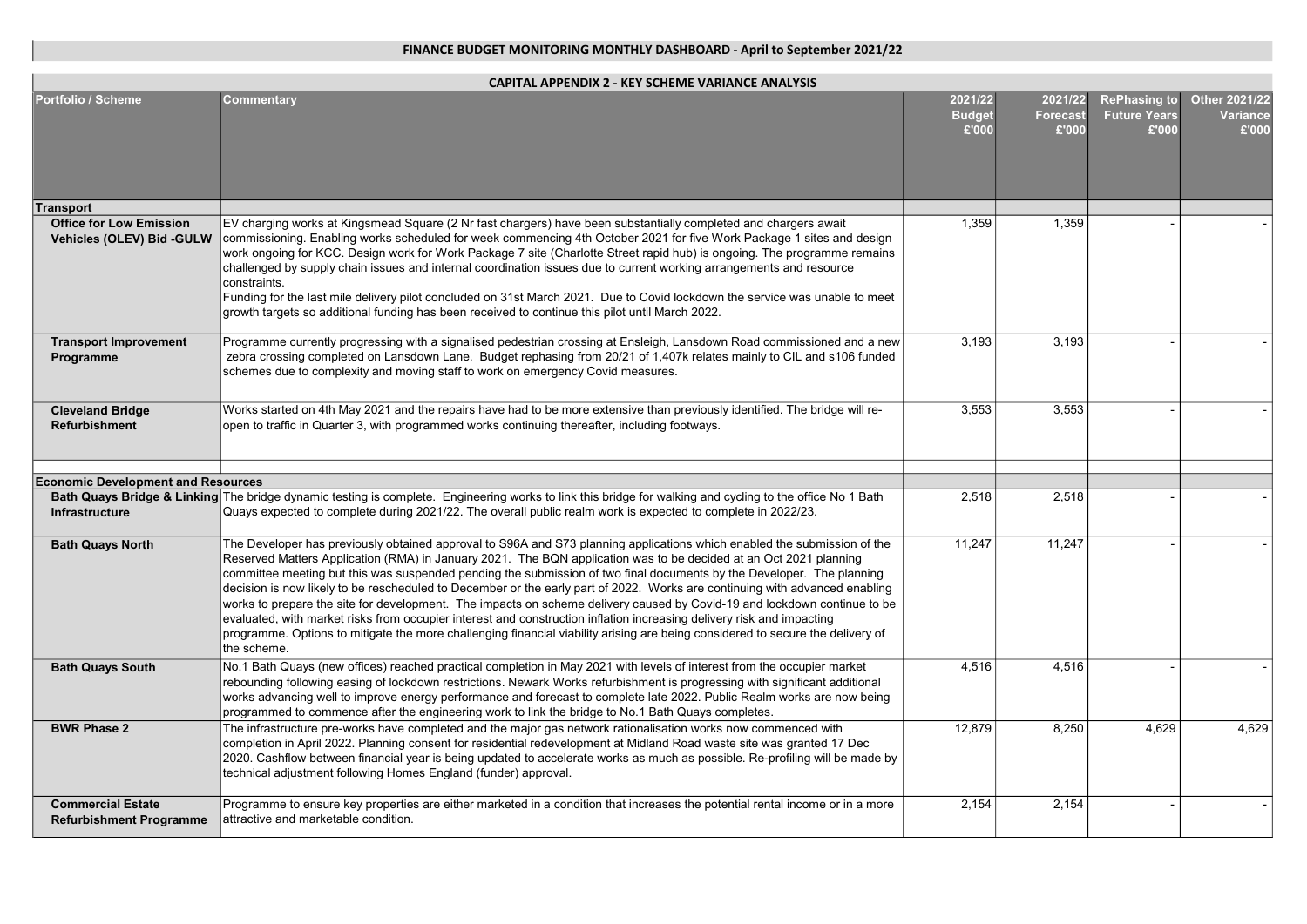| CAPITAL APPENDIX 2 - KEY SCHEME VARIANCE ANALYSIS                              |                                                                                                                                                                                                                                                                                                                                                                                                                                                                                                                                                                                                               |                                   |                                     |                                                     |                                           |  |  |
|--------------------------------------------------------------------------------|---------------------------------------------------------------------------------------------------------------------------------------------------------------------------------------------------------------------------------------------------------------------------------------------------------------------------------------------------------------------------------------------------------------------------------------------------------------------------------------------------------------------------------------------------------------------------------------------------------------|-----------------------------------|-------------------------------------|-----------------------------------------------------|-------------------------------------------|--|--|
| <b>Portfolio / Scheme</b>                                                      | Commentary                                                                                                                                                                                                                                                                                                                                                                                                                                                                                                                                                                                                    | 2021/22<br><b>Budget</b><br>£'000 | 2021/22<br><b>Forecast</b><br>£'000 | <b>RePhasing to</b><br><b>Future Years</b><br>£'000 | Other 2021/22<br><b>Variance</b><br>£'000 |  |  |
| <b>Corporate Estate Planned</b><br><b>Maintenance</b>                          | Planned works for 2021/22 include a replacement heat reclaim boiler at Haycombe Crematorium is underway along with<br>refurbishment works to public areas and improvements to the disabled access for the Crematorium chapel. Work is also<br>underway at Beaumonds Childrens Home and for repairs at Royal Victoria Park. Progress to complete statutory compliance<br>testing is being made and upgrading emergency lighting at various properties. A high value of orders are going through tender<br>processes (e.g. lift inspections) and £407k is set aside for commitments not yet on purchase orders. | 3.756                             | 3,756                               |                                                     |                                           |  |  |
| <b>Property Company</b><br>Investment - Council (Loan):<br><b>Developments</b> | During 2021/22 loans will fund the development of Sladebrook Road and the full loan has been drawn down for Newbridge Hill.<br>Both ACL and ADL continue to forecast loan repayments to agreed schedules for 2021/22 and the full loan for Riverside View<br>will have been repaid in November 2021.                                                                                                                                                                                                                                                                                                          | 12.769                            | 5,600                               | 7.169                                               | 7.169                                     |  |  |
| <b>Radstock Healthy Living</b><br>Centre                                       | Work is on-going on site with an expected completion date in Q4 2021/22, although there is a likelihood of slippage into<br>2022/23 due to the current shortages for materials.                                                                                                                                                                                                                                                                                                                                                                                                                               | 1,495                             | 1,495                               |                                                     |                                           |  |  |
| <b>Roman Baths Archway</b><br>Project                                          | The main construction works for the City of Bath World Heritage Centre and Roman Baths Clore Learning Centre are now<br>complete. The team are now working on the exhibition and fit-out; the contracts for this phase of works have been awarded<br>and installation will complete in the Autumn. The new spaces are due to open in 2021.                                                                                                                                                                                                                                                                    | 532                               | 532                                 |                                                     |                                           |  |  |
| <b>Somer Valley Enterprise</b><br>Zone - Infrastructure                        | Stakeholder engagement on SVEZ proposals commenced in Q2, with the formal Local Development Order (LDO) consultation<br>due to take place in Q4 2021/22.                                                                                                                                                                                                                                                                                                                                                                                                                                                      | 1,052                             | 1,052                               |                                                     |                                           |  |  |
| York Street Vaults Phase 2                                                     | Trench tests have been completed to assess causes of water ingress into the vaults. Swallow St public realm works were<br>completed early Summer 2021, with natural stone finished paving slabs similar to Stall Street and new drainage installed. Work<br>to complete the York Street public realm works programmed for after Christmas.                                                                                                                                                                                                                                                                    | 855                               | 855                                 |                                                     |                                           |  |  |
| <b>Keynsham High Street</b><br><b>Renewal Programme</b>                        | Phase 1 works for the Public Realm scheme for Keynsham High Street are underway to revitalise the town centre and<br>enhancing the accessibility by alternative modes of travel. There were some delays during the Summer of 2021, however the<br>scheme should complete during 2021/22. Grant funded Heritage Action Zone works will deliver further public realm, a<br>masterplan, shop front improvements, wayfinding, community engagement and a cultural programme.                                                                                                                                      | 2,411                             | 2,411                               |                                                     |                                           |  |  |
| <b>Midsomer Norton High</b><br><b>Street Renewal Programme</b>                 | Work on the grant funded Heritage Action Zone works is continuing to budget. Detailed design and technical work for a<br>submission of a Full Business Case to WECA for Love Our High Street funding expected for Autumn 2021.                                                                                                                                                                                                                                                                                                                                                                                | 599                               | 599                                 |                                                     |                                           |  |  |
| <b>Bath City Centre Renewal</b><br>Programme                                   | A programme of public realm improvements and enabling infrastructure to support the response to Covid-19 and the re-<br>opening and renewal of the City Centre, utilising a £1,235K WECA Love our High Streets grants to be spent over a five year<br>period in line with concept design approved.                                                                                                                                                                                                                                                                                                            | 660                               | 660                                 |                                                     |                                           |  |  |
| <b>Public Sector</b><br><b>Decarbonisation Scheme</b>                          | The Council has received £442k grant for the Public Sector Decarbonisation Scheme for Charlton House Care Home including<br>re-design for heating and hot water, along with solar PV to power the site and measures to reduce energy demand with better<br>insulation and lighting upgrades. We have also received £557K grant to passport to Cleveland Pools Trust for the installation<br>of a Water Source Heat Pump to provide heat for the pools. Both projects are due to complete in 2021/22.                                                                                                          | 999                               | 999                                 |                                                     |                                           |  |  |
|                                                                                |                                                                                                                                                                                                                                                                                                                                                                                                                                                                                                                                                                                                               |                                   |                                     |                                                     |                                           |  |  |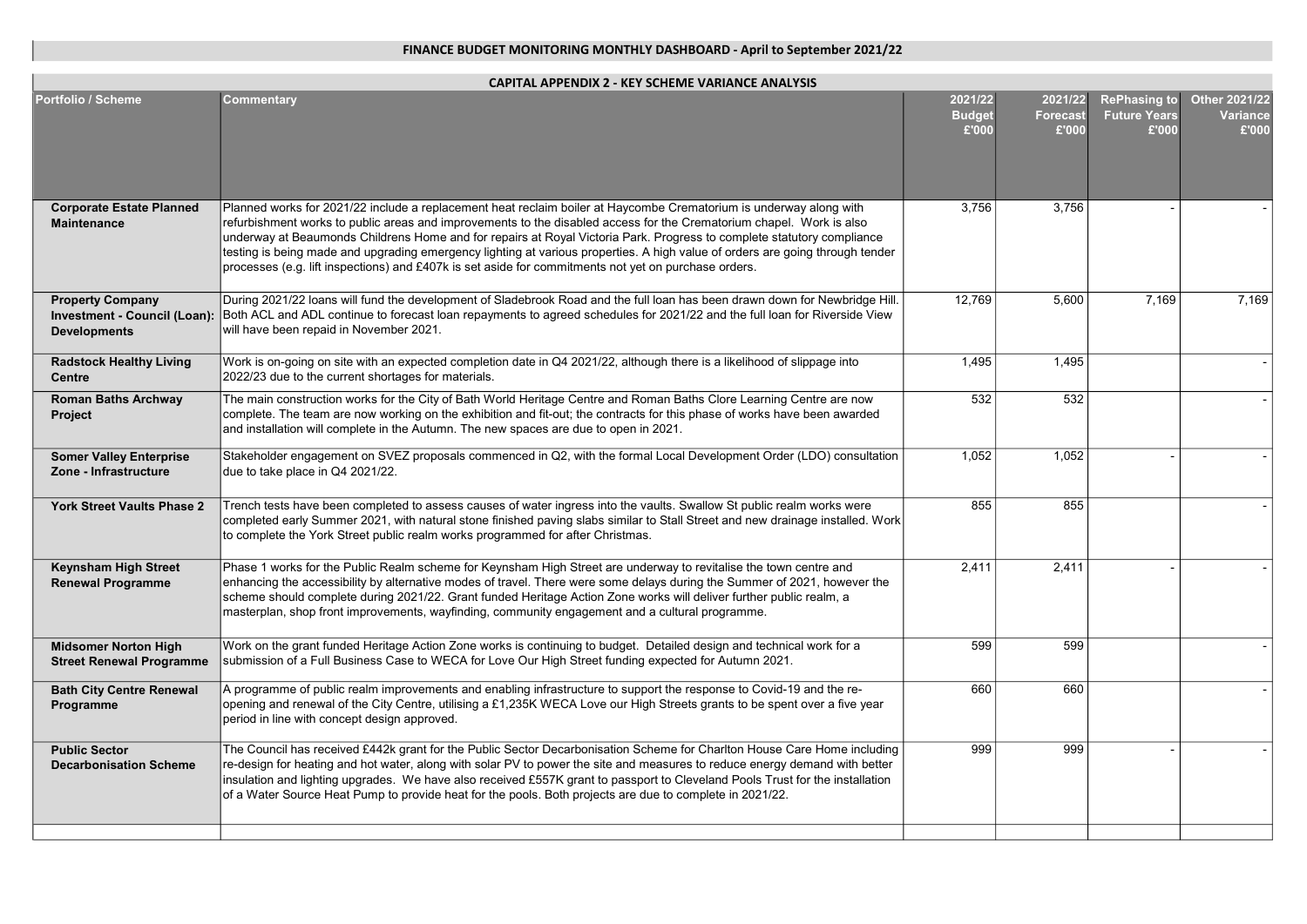| <b>CAPITAL APPENDIX 2 - KEY SCHEME VARIANCE ANALYSIS</b> |                                                                                                                                                                                                                                                                                                                                                                                                                                                                                                                                                                                                                                                |                                   |                                     |                                                     |                                           |  |  |
|----------------------------------------------------------|------------------------------------------------------------------------------------------------------------------------------------------------------------------------------------------------------------------------------------------------------------------------------------------------------------------------------------------------------------------------------------------------------------------------------------------------------------------------------------------------------------------------------------------------------------------------------------------------------------------------------------------------|-----------------------------------|-------------------------------------|-----------------------------------------------------|-------------------------------------------|--|--|
| <b>Portfolio / Scheme</b>                                | <b>Commentary</b>                                                                                                                                                                                                                                                                                                                                                                                                                                                                                                                                                                                                                              | 2021/22<br><b>Budget</b><br>£'000 | 2021/22<br><b>Forecast</b><br>£'000 | <b>RePhasing to</b><br><b>Future Years</b><br>£'000 | Other 2021/22<br><b>Variance</b><br>£'000 |  |  |
| <b>Climate and Sustainable Travel</b>                    |                                                                                                                                                                                                                                                                                                                                                                                                                                                                                                                                                                                                                                                |                                   |                                     |                                                     |                                           |  |  |
| <b>Clean Air Zone</b>                                    | The Clean Air Zone objective is to achieve compliance with NO2 limit values. The charging zone with the sign and camera<br>infrastructure, along with the highway works at Queen Square, is operational.<br>Other "non-core items" of circa £1m are now being progressed including public realm, other air quality and transportation<br>measures.<br>The roll out of up to £6.7m financial assistance grants also continues with applications being processed by our three specialist<br>finance partner organisations.                                                                                                                       | 7,194                             | 7,194                               |                                                     |                                           |  |  |
| <b>Liveable Neighbourhoods</b>                           | The programme aim is to reduce the level of intrusion of vehicles into neighbourhoods, reflecting concerns about the impact of<br>traffic levels, air quality impacts and congestion. Resources have been now been engaged to progress proposals and the next<br>steps will be to undertake consultation in the 15 selected areas and identify schemes for early delivery.                                                                                                                                                                                                                                                                     | 1,000                             | 1,000                               |                                                     |                                           |  |  |
| <b>Adults and Council House Building</b>                 |                                                                                                                                                                                                                                                                                                                                                                                                                                                                                                                                                                                                                                                |                                   |                                     |                                                     |                                           |  |  |
| <b>Affordable Housing</b>                                | Pemberley Place extra care scheme has been delayed due to Covid, with grant payment of £300k now expected to slip to<br>2022/23.                                                                                                                                                                                                                                                                                                                                                                                                                                                                                                               | 880                               | 580                                 | 300                                                 | 300                                       |  |  |
| <b>Next Steps Accommodation</b><br>Programme             | The Next Steps Accommodation Programme was approved in January 2021 for the refurbishment of 23 Grosvenor Place<br>which is progressing and orders raised. Also the purchase of two Platform for Life Properties was approved and one property<br>transaction completed.                                                                                                                                                                                                                                                                                                                                                                       | 1,939                             | 1,939                               |                                                     |                                           |  |  |
| <b>Affordable Warmth Grant</b><br><b>Scheme</b>          | We have 2 grant schemes to improve energy efficiency for homes for low income households. From the individual applications<br>received, 18 are expected to progress, fewer than anticipated reflecting that many applications faced unsurmountable supplier<br>issues over the summer. We are also working in partnership with Curo to deliver improved underfloor thermal installation to<br>over 70 properties in 2021/22 with 11 already completed.                                                                                                                                                                                         | 965                               | 645                                 | 320                                                 | 320                                       |  |  |
| <b>Supported Housing Scheme</b>                          | Plans to create accommodation at Theobald House progressing with planning permission secured. Expect to complete in<br>2021/22.                                                                                                                                                                                                                                                                                                                                                                                                                                                                                                                | 616                               | 616                                 |                                                     |                                           |  |  |
| <b>Shared Ownership Housing</b><br>Programme             | Shared ownership units being developed at Sladebrook Road and 117 Newbridge Hill.                                                                                                                                                                                                                                                                                                                                                                                                                                                                                                                                                              | 1,218                             | 1,218                               |                                                     |                                           |  |  |
| <b>Neighbourhood Services</b>                            |                                                                                                                                                                                                                                                                                                                                                                                                                                                                                                                                                                                                                                                |                                   |                                     |                                                     |                                           |  |  |
| <b>City Centre Security -</b>                            | Anti-Terrorism Traffic Regulation Orders (ATTRO's) were published in Q2 and the consultation is progressing with drop in                                                                                                                                                                                                                                                                                                                                                                                                                                                                                                                       | 304                               | 304                                 |                                                     |                                           |  |  |
| <b>Highways Scheme</b>                                   | sessions taking place. Scheme development continues as we seek to finalise design and cost estimates prior to tendering.                                                                                                                                                                                                                                                                                                                                                                                                                                                                                                                       |                                   |                                     |                                                     |                                           |  |  |
| <b>Highways Maintenance</b><br><b>Block</b>              | All workstreams progressing to programme and forecast, no exceptions to report at this stage.                                                                                                                                                                                                                                                                                                                                                                                                                                                                                                                                                  | 5,841                             | 5,841                               |                                                     |                                           |  |  |
| Parks S106 Projects                                      | This relates to a number of projects that are s106 funded, including a completed play area refurbishment at Kelston Road and<br>one at Kensington Meadows, due to open by end of December this year. A consultation has been undertaken at Sullis<br>Meadows to include works to the footpaths and a play area refurbishment; permissions for some of these works are being<br>sought from Historic England but most of the works will complete this financial year. Other works include a survey at<br>Hedgemead in respect of retaining walls; shrubbery, landscape and improvements at Cappards Farm; and a new gate at<br>Bloomfield Park. | 233                               | 173                                 | 59                                                  | 59                                        |  |  |